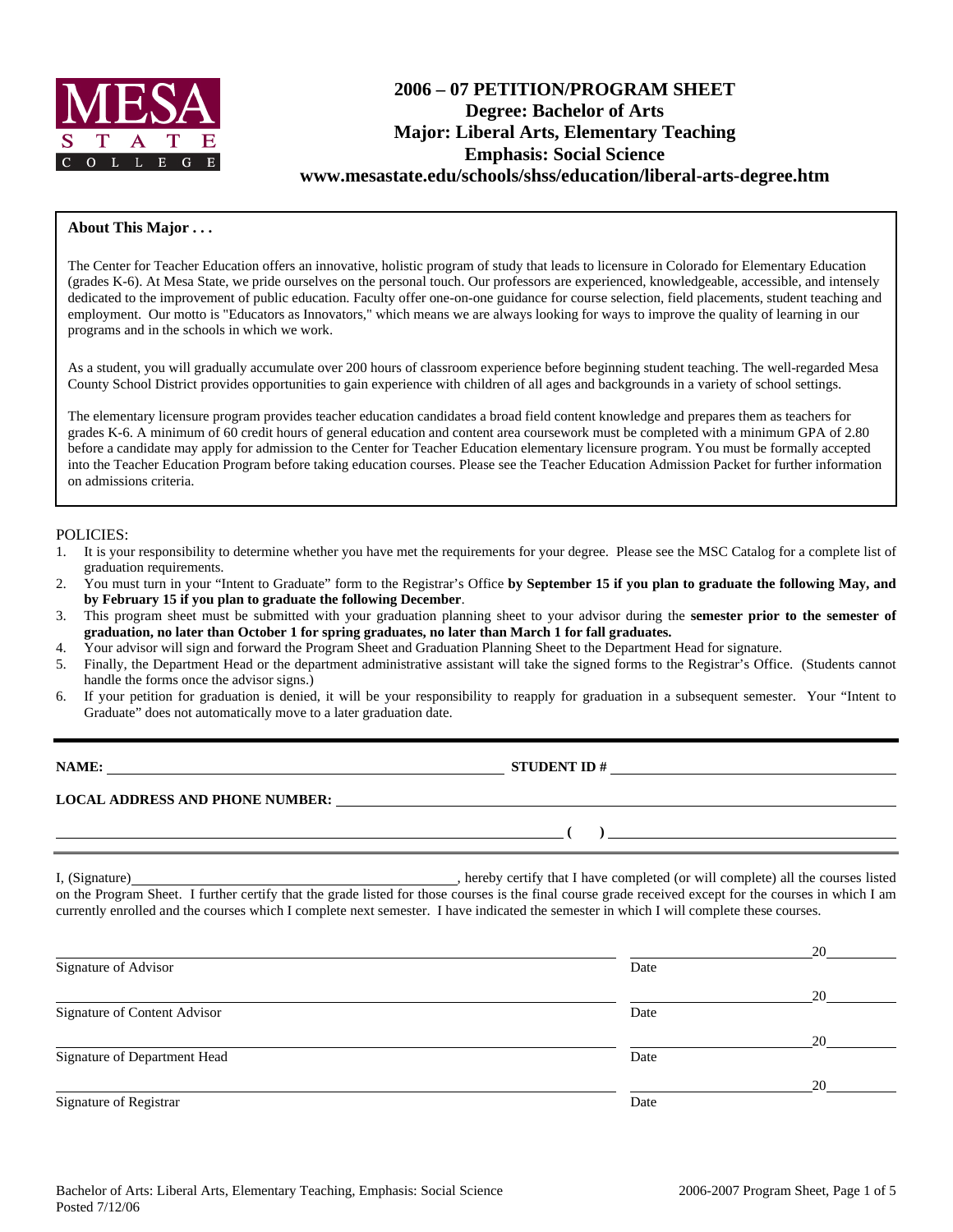- Must earn 125-126 semester hours and meet the academic residency requirements to earn a baccalaureate degree at Mesa State College.
- Must earn a minimum of 40 semester hours in upper division courses (i.e., 300-level and 400-level courses).
- A cumulative grade point average of 2.8 or higher must be maintained for each of 3 areas: content courses, education courses and overall g.p.a.
- When filling out this program sheet a course can only be used once, i.e., no double counting is allowed between categories.
- Excess KINA/HPWE courses beyond the two required and pre-collegiate courses (usually numbered below 100) cannot be used for graduation. • All degree requirements must be completed as described. Any exceptions or substitutions must be recommended in advance by the faculty
- advisor, approved by the Department Head and the Teacher Education Department.
- It is recommended that students work closely with a faculty advisor when selecting courses and scheduling classes prior to registration.
- Students must PASS the PLACE or PRAXIS II exam in the content area prior to commencing the internship. Also, ALL other coursework toward the degree must be successfully completed prior to the internship.

| <b>General Education Requirements</b> (Minimum of 33 semester hours)            |                                                               |  |  |  |  |  |  |  |  |
|---------------------------------------------------------------------------------|---------------------------------------------------------------|--|--|--|--|--|--|--|--|
| No.<br>Term<br>Trns/Subs<br>Credit<br>Grade<br>Year<br>Course                   | Trns/Subs<br>No.<br>Grade<br>Term<br>Year<br>Credit<br>Course |  |  |  |  |  |  |  |  |
| English: ENGL 111 and 112 (6 semester hours, must receive a grade               | <b>Social and Behavioral Sciences:</b> (6 Semester Hours)     |  |  |  |  |  |  |  |  |
| of "B" or higher, must be completed by the time the student has 60              | $\#$ PSYC<br>233                                              |  |  |  |  |  |  |  |  |
| semester hours.)                                                                | <b>GEOG</b><br>103<br>$\overline{3}$                          |  |  |  |  |  |  |  |  |
| *#ENGL                                                                          |                                                               |  |  |  |  |  |  |  |  |
| *#ENGL                                                                          | Fine Arts: (3 semester hours)                                 |  |  |  |  |  |  |  |  |
| *ENGL 129, Honors English, may be substituted for ENGL 111 and ENGL             |                                                               |  |  |  |  |  |  |  |  |
| 112. Must earn a grade of "B" or better. May need to take additional electives. |                                                               |  |  |  |  |  |  |  |  |
| <b>Math:</b> MATH 205 (3 semester hours) Must be taken after MATH               | <b>Natural Sciences:</b> (6-7 semester hours)                 |  |  |  |  |  |  |  |  |
| 105. Must receive a grade of "C" or better. Must be completed by                | (At least one course must include a lab)                      |  |  |  |  |  |  |  |  |
| time the student has 60 semester hours.                                         | <b>BIOL</b><br>101                                            |  |  |  |  |  |  |  |  |
| MATH<br>205<br>$\mathcal{S}$                                                    | <b>BIOL</b><br>101L                                           |  |  |  |  |  |  |  |  |
|                                                                                 | <b>PHYS</b><br>$100$ OR                                       |  |  |  |  |  |  |  |  |
| Humanities: (6 semester hours)                                                  | 105 & 105 L                                                   |  |  |  |  |  |  |  |  |
| <b>HIST</b><br>-131                                                             | <b>Applied Studies:</b> (3 semester hours)                    |  |  |  |  |  |  |  |  |
| $ENGL**$                                                                        | #SPCH<br>102                                                  |  |  |  |  |  |  |  |  |
| **Choose from 131, 132, 150, 222, 231, 232, 254, 255, 261, 262.                 |                                                               |  |  |  |  |  |  |  |  |
|                                                                                 | # Must receive a grade of "B" or higher.                      |  |  |  |  |  |  |  |  |
| <b>Other Requirements (9 semester hours)</b>                                    |                                                               |  |  |  |  |  |  |  |  |

| <b>Kinesiology:</b> (3 Semester Hours)                                  |                                                                                                    |        |                                                                                                                                                                                                                                                                                                  |      |      |           |                                                                       |     | <b>Bachelor of Arts Degree Distinction:</b> (6 semester hours) |       |      |      |                                |
|-------------------------------------------------------------------------|----------------------------------------------------------------------------------------------------|--------|--------------------------------------------------------------------------------------------------------------------------------------------------------------------------------------------------------------------------------------------------------------------------------------------------|------|------|-----------|-----------------------------------------------------------------------|-----|----------------------------------------------------------------|-------|------|------|--------------------------------|
| Course                                                                  | No.                                                                                                | Credit | Grade                                                                                                                                                                                                                                                                                            | Term | Year | Trns/Subs | (Two <b>consecutive</b> classes in the <b>same</b> foreign language.) |     |                                                                |       |      |      |                                |
| KINE/HPWA                                                               | - 100                                                                                              |        | $\mathbf{1}$ and $\mathbf{1}$ and $\mathbf{1}$ and $\mathbf{1}$ and $\mathbf{1}$ and $\mathbf{1}$ and $\mathbf{1}$ and $\mathbf{1}$ and $\mathbf{1}$ and $\mathbf{1}$ and $\mathbf{1}$ and $\mathbf{1}$ and $\mathbf{1}$ and $\mathbf{1}$ and $\mathbf{1}$ and $\mathbf{1}$ and $\mathbf{1}$ and |      |      |           | Course                                                                | No. | Credit                                                         | Grade | Term | Year | Trns/Subs                      |
| <b>KINA/HPWE</b>                                                        |                                                                                                    |        |                                                                                                                                                                                                                                                                                                  |      |      |           | FLA                                                                   |     |                                                                |       |      |      | $3 \left( \frac{1}{2} \right)$ |
| <b>KINA/HPWE</b>                                                        |                                                                                                    |        |                                                                                                                                                                                                                                                                                                  |      |      |           | FLA.                                                                  |     |                                                                |       |      |      |                                |
| See the M.S.C. catalog for the list of approved KINA/HPWE/Selected DANC | (FLAS 114 & 115 will <b>NOT</b> fulfill this requirement.) ( <b>Must</b> receive a grade of "C" or |        |                                                                                                                                                                                                                                                                                                  |      |      |           |                                                                       |     |                                                                |       |      |      |                                |
| courses.                                                                |                                                                                                    |        |                                                                                                                                                                                                                                                                                                  |      |      |           | above.)                                                               |     |                                                                |       |      |      |                                |

### **MAJOR REQUIREMENTS: LIBERAL ARTS CORE** (36 Semester Hours)

| <b>Literacy:</b> (9 semester hours)    |                 |                         |                                                                                     |      |      |                                                                                                                       | <b>Social Sciences:</b> (9 semester hours) |                                |                                              |                                                                                                                                                                                                                                                                                                                     |      |      |                                                                                     |
|----------------------------------------|-----------------|-------------------------|-------------------------------------------------------------------------------------|------|------|-----------------------------------------------------------------------------------------------------------------------|--------------------------------------------|--------------------------------|----------------------------------------------|---------------------------------------------------------------------------------------------------------------------------------------------------------------------------------------------------------------------------------------------------------------------------------------------------------------------|------|------|-------------------------------------------------------------------------------------|
| Course                                 | No.             | Credit                  | Grade                                                                               | Term | Year | Trns/Subs                                                                                                             | Course                                     | <u>No.</u>                     | Credit                                       | Grade                                                                                                                                                                                                                                                                                                               | Term | Year | Trns/Subs                                                                           |
| ENGL                                   | $\frac{240}{ }$ | $\overline{\mathbf{3}}$ |                                                                                     |      |      | <u> 1988 - John Harry Harry Harry Harry Harry Harry Harry Harry Harry Harry Harry Harry Harry Harry Harry Harry H</u> | <b>POLS</b>                                | 101                            |                                              |                                                                                                                                                                                                                                                                                                                     |      |      | $\frac{3}{2}$ $\frac{1}{2}$ $\frac{1}{2}$ $\frac{1}{2}$ $\frac{1}{2}$               |
| <b>ENGL</b>                            | $-245$          |                         | $\frac{3}{2}$ $\frac{1}{2}$ $\frac{1}{2}$ $\frac{1}{2}$ $\frac{1}{2}$ $\frac{1}{2}$ |      |      |                                                                                                                       | <b>ECON</b>                                | 201                            |                                              |                                                                                                                                                                                                                                                                                                                     |      |      | $\frac{3}{2}$ $\frac{1}{2}$ $\frac{1}{2}$ $\frac{1}{2}$ $\frac{1}{2}$ $\frac{1}{2}$ |
| <b>ENGL</b>                            | 343             |                         | $\frac{3}{2}$ $\frac{1}{2}$ $\frac{1}{2}$ $\frac{1}{2}$ $\frac{1}{2}$               |      |      |                                                                                                                       | <b>HIST</b>                                | 225                            |                                              |                                                                                                                                                                                                                                                                                                                     |      |      | $\frac{3}{2}$ $\frac{1}{2}$ $\frac{1}{2}$ $\frac{1}{2}$ $\frac{1}{2}$ $\frac{1}{2}$ |
| <b>Mathematics:</b> (6 semester hours) |                 |                         |                                                                                     |      |      |                                                                                                                       |                                            | Science: (6 semester hours)    |                                              |                                                                                                                                                                                                                                                                                                                     |      |      |                                                                                     |
| MATH                                   | 105             |                         | $\frac{3}{2}$ $\frac{1}{2}$ $\frac{1}{2}$ $\frac{1}{2}$ $\frac{1}{2}$               |      |      |                                                                                                                       | <b>CHEM</b>                                | - 100                          |                                              | $\overline{3}$                                                                                                                                                                                                                                                                                                      |      |      |                                                                                     |
| MATH                                   | 301             |                         | $\frac{3}{2}$ $\frac{1}{2}$ $\frac{1}{2}$ $\frac{1}{2}$ $\frac{1}{2}$               |      |      |                                                                                                                       | <b>GEOL</b>                                | 100                            |                                              | $\frac{3}{2}$ $\frac{3}{2}$ $\frac{3}{2}$ $\frac{3}{2}$ $\frac{3}{2}$ $\frac{3}{2}$ $\frac{3}{2}$ $\frac{3}{2}$ $\frac{3}{2}$ $\frac{3}{2}$ $\frac{3}{2}$ $\frac{3}{2}$ $\frac{3}{2}$ $\frac{3}{2}$ $\frac{3}{2}$ $\frac{3}{2}$ $\frac{3}{2}$ $\frac{3}{2}$ $\frac{3}{2}$ $\frac{3}{2}$ $\frac{3}{2}$ $\frac{3}{2}$ |      |      |                                                                                     |
| <b>Kinesiology:</b> (3 semester hours) |                 |                         |                                                                                     |      |      |                                                                                                                       |                                            | <b>Art:</b> (3 semester hours) |                                              |                                                                                                                                                                                                                                                                                                                     |      |      |                                                                                     |
| KINE/HPWA                              | 320             |                         | $\overline{3}$                                                                      |      |      |                                                                                                                       | ARTE                                       | 410*                           |                                              | $\overline{3}$                                                                                                                                                                                                                                                                                                      |      |      |                                                                                     |
|                                        |                 |                         |                                                                                     |      |      |                                                                                                                       |                                            |                                | *Prerequisites: EDUC 211, EDUC 341, EDUC 343 |                                                                                                                                                                                                                                                                                                                     |      |      |                                                                                     |

**SOCIAL SCIENCE CONTENT AREA** (15 semester hours)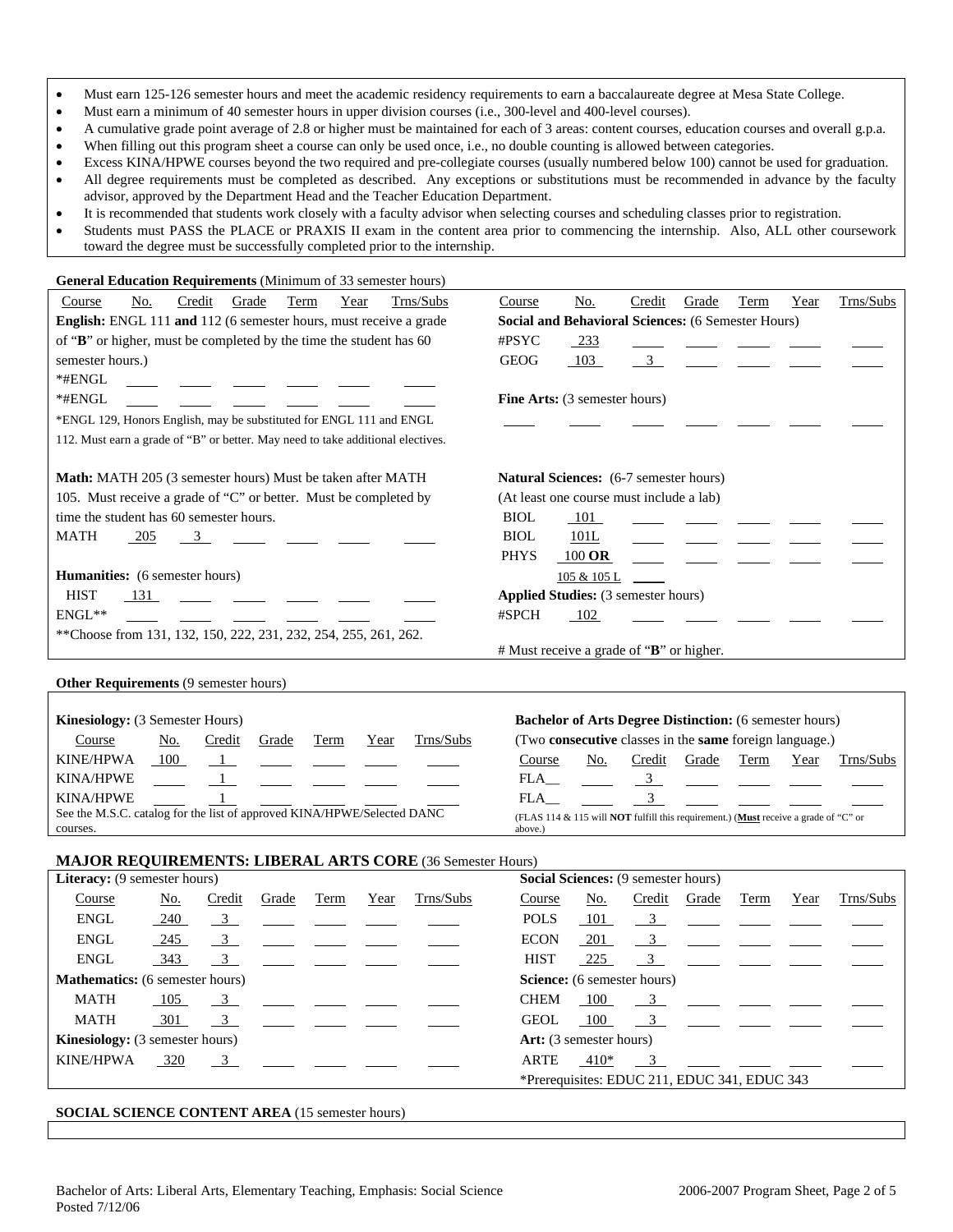| Course      | No. | Credit | Grade                                       | Term | Year | Trns/Subs | Year<br>No.<br>Credit<br>Grade<br>Term<br>Course             | Trns/Subs |
|-------------|-----|--------|---------------------------------------------|------|------|-----------|--------------------------------------------------------------|-----------|
|             |     |        | <b>Required Courses:</b> (9 semester hours) |      |      |           | <b>Concentration: 6</b> semester hours chosen from ANTH 405, |           |
| <b>HIST</b> | 102 |        |                                             |      |      |           | ANTH 410, HIST 305, HIST 370, HIST 415, HIST 416,            |           |
| <b>ANTH</b> | 201 |        |                                             |      |      |           | HIST 342, HIST 410, HIST 420                                 |           |
| <b>POLS</b> | 236 |        |                                             |      |      |           |                                                              |           |
|             |     |        |                                             |      |      |           |                                                              |           |
|             |     |        |                                             |      |      |           |                                                              |           |

#### **EDUCATION AND LICENSURE REQUIREMENTS:** (32 Semester Hours)

|                                              | *Prerequisites: ENGL 111, ENGL 112, SPCH 102, PSYC 233 (all with a grade of B or better), MATH 105 with a grade of C or better, and formal |        |          |      |      |           |             |      |        |                                                         |      |      |           |
|----------------------------------------------|--------------------------------------------------------------------------------------------------------------------------------------------|--------|----------|------|------|-----------|-------------|------|--------|---------------------------------------------------------|------|------|-----------|
| acceptance to the Teacher Education Program. |                                                                                                                                            |        |          |      |      |           |             |      |        |                                                         |      |      |           |
| Course                                       | No.                                                                                                                                        | Credit | Grade    | Term | Year | Trns/Subs | Course      | No.  | Credit | Grade                                                   | Term | Year | Trns/Subs |
| <b>EDUC</b>                                  | 211*                                                                                                                                       |        | $\sim$ 2 |      |      |           | <b>EDUC</b> | 451  |        | $\frac{3}{2}$ $\frac{1}{2}$ $\frac{1}{2}$ $\frac{1}{2}$ |      |      |           |
| <b>EDUC</b>                                  | 341                                                                                                                                        |        |          |      |      |           | <b>EDUC</b> | 461  |        | $\overline{3}$                                          |      |      |           |
| <b>EDUC</b>                                  | 343                                                                                                                                        |        |          |      |      |           | EDUC.       | 499C |        | 12                                                      |      |      |           |
| <b>EDUC</b>                                  | 441                                                                                                                                        |        |          |      |      |           |             |      |        |                                                         |      |      |           |
|                                              |                                                                                                                                            |        |          |      |      |           |             |      |        |                                                         |      |      |           |

# **GRADUATION INFORMATION**

See the "Undergraduate Graduation Requirements" in the Mesa State College catalog for additional graduation information. **A 2.8 Minimum Cumulative Grade Point Average is required.**

#### **GENERAL EDUCATION REQUIREMENTS** (Minimum 33 Semester Hours)

| The following courses are required for this major and may be used to satisfy the General Education Requirements.               |
|--------------------------------------------------------------------------------------------------------------------------------|
|                                                                                                                                |
| <b>English – 6 Semester Hours</b>                                                                                              |
| ENGL 111 and ENGL 112 or ENGL 129 (by permission)                                                                              |
| (Must be completed before student has 60 semester hours. Must receive grade of "B" or higher.)                                 |
|                                                                                                                                |
| <b>Mathematics – 3 Semester Hours:</b>                                                                                         |
| <b>MATH 205 Elements of Mathematics II</b>                                                                                     |
| (Must be completed after MATH 105. Must receive grade of "C" or higher.)                                                       |
|                                                                                                                                |
| Humanities – 6 semester hours                                                                                                  |
| HIST 131 U.S. History and                                                                                                      |
| Choose one course from: ENGL 131, ENGL 132, ENGL 150, ENGL 222, ENGL 231, ENGL 232, ENGL 254, ENGL 255, ENGL 261, ENGL 262     |
|                                                                                                                                |
| Social and Behavioral Sciences – 6 semester hours                                                                              |
| PSYC 233 Human Growth and Development (Must receive a grade of "B" or higher.)                                                 |
| GEOG 103 World Regional Geography                                                                                              |
|                                                                                                                                |
| <b>Fine Arts – 3</b> semester hours (See current Mesa State College for list of eligible General Education Fine Arts courses.) |
|                                                                                                                                |
| <b>Natural Sciences</b> – Minimum 6-7 semester hours (At least one course must include a lab.)                                 |
| <b>BIOL 101 General Human Biology</b>                                                                                          |
|                                                                                                                                |
| BIOL 101L General Human Biology Lab                                                                                            |
| PHYS 100 Concepts of Physics OR PHYS 105 and PHYS 105 L Physics by Inquiry                                                     |
|                                                                                                                                |
| Applied Studies $-3$ semester hours                                                                                            |
| SPCH 102 Speechmaking (Must receive a grade of "B" or higher.)                                                                 |

#### **OTHER REQUIREMENTS** (9 Semester Hours)

| <b>Kinesiology</b> $-3$ Semester Hours                                                                                         |    |                               |  |  |  |  |  |  |  |
|--------------------------------------------------------------------------------------------------------------------------------|----|-------------------------------|--|--|--|--|--|--|--|
| Each student must take KINE/HPWA 100 together with two KINA/HPWE/Selected DANC courses. See current catalog for listing.       |    |                               |  |  |  |  |  |  |  |
|                                                                                                                                |    |                               |  |  |  |  |  |  |  |
| <b>Degree Distinction – 6 Semester Hours</b>                                                                                   |    |                               |  |  |  |  |  |  |  |
| Select from one of the following sequences:                                                                                    |    |                               |  |  |  |  |  |  |  |
| FLAF 111 followed by FLAF 112                                                                                                  | 0r | FLAG 111 followed by FLAG 112 |  |  |  |  |  |  |  |
| Or FLAS 111 followed by FLAS 112<br>Two <b>consecutive</b> classes in the <b>same</b> foreign language.<br><sub>or</sub>       |    |                               |  |  |  |  |  |  |  |
| (FLAS 114 & 115 will <b>NOT</b> fulfill this requirement. <b>Must</b> receive a grade of "C" or above in <b>both</b> classes.) |    |                               |  |  |  |  |  |  |  |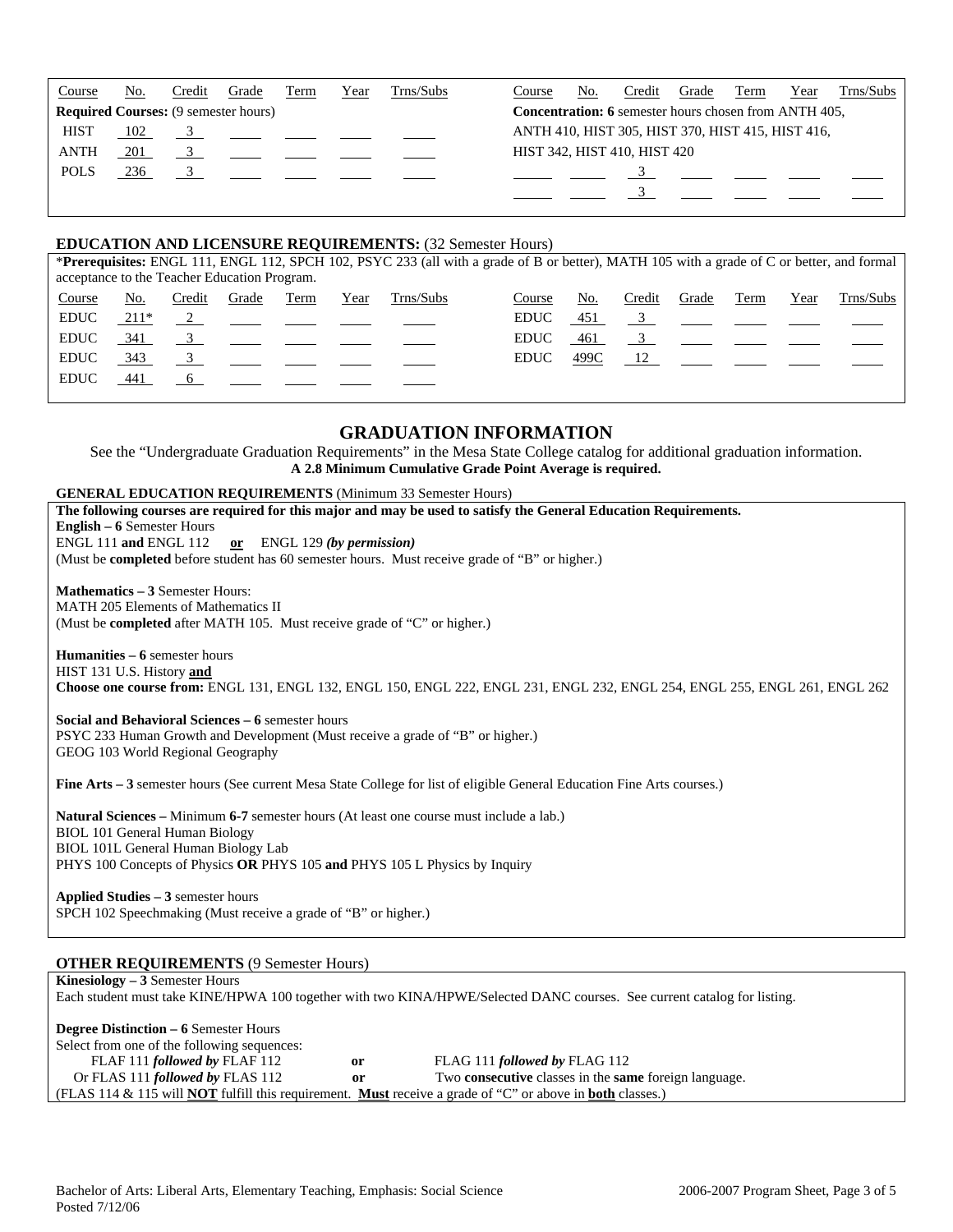#### **Liberal Arts: Social Science – Leading to Elementary Teacher Licensure** (83 Semester Hours)

| Liberal Arts Core: (36 Semester Hours)                  |                                                                                            |                   |                            |
|---------------------------------------------------------|--------------------------------------------------------------------------------------------|-------------------|----------------------------|
| Literacy: (9 semester hours)                            |                                                                                            |                   |                            |
| ENGL 240 Children's Literature                          |                                                                                            |                   |                            |
| <b>ENGL 245 Imaginative Writing</b>                     |                                                                                            |                   |                            |
|                                                         | ENGL 343 Language Systems and Linguistic Diversity                                         |                   |                            |
| Mathematics: (6 semester hours)                         |                                                                                            |                   |                            |
| <b>MATH 105 Elements of Mathematics I</b>               |                                                                                            |                   |                            |
| MATH 301 Math for Elementary Teachers                   |                                                                                            |                   |                            |
|                                                         |                                                                                            |                   |                            |
| Social Science: (9 semester hours)                      |                                                                                            |                   |                            |
| POLS 101 American Government                            |                                                                                            |                   |                            |
| ECON 201 Principles of Macroeconomics                   |                                                                                            |                   |                            |
| HIST 225 History of Colorado                            |                                                                                            |                   |                            |
| Science: (6 semester hours)                             |                                                                                            |                   |                            |
| CHEM 100 Chemistry and Society                          |                                                                                            |                   |                            |
| GEOL 100 Survey of Earth Science                        |                                                                                            |                   |                            |
|                                                         |                                                                                            |                   |                            |
| <b>Kinesiology:</b> (3 semester hours)                  |                                                                                            |                   |                            |
|                                                         | KINE/HPWA 320 Methods of Teaching Physical Education in Elementary Schools                 |                   |                            |
| Art: (3 semester hours)                                 |                                                                                            |                   |                            |
| ARTE 410 Elementary Art Education Methods               |                                                                                            |                   |                            |
|                                                         |                                                                                            |                   |                            |
| <b>Social Science Content Area: (15 Semester Hours)</b> |                                                                                            |                   |                            |
| Required Courses: (9 semester hours)                    |                                                                                            |                   |                            |
| HIST 102 Western Civilizations                          |                                                                                            |                   |                            |
| <b>ANTH 201 Cultural Anthropology</b>                   |                                                                                            |                   |                            |
| POLS 236 State and Local Government                     |                                                                                            |                   |                            |
|                                                         |                                                                                            |                   |                            |
| <b>Concentration:</b> (6 semester hours) Chosen from:   |                                                                                            |                   |                            |
| ANTH 405 Globalization and Culture Change               |                                                                                            |                   |                            |
| <b>ANTH 410 World Cultures</b>                          |                                                                                            |                   |                            |
| HIST 305 The Old South                                  |                                                                                            |                   |                            |
| HIST 342 The Early American Republic                    |                                                                                            |                   |                            |
| HIST 370 Early U.S. Women's History                     |                                                                                            |                   |                            |
| HIST 410 Environment History of the U.S.                |                                                                                            |                   |                            |
| HIST 415 Colonial America                               |                                                                                            |                   |                            |
| HIST 416 The American Revolution                        |                                                                                            |                   |                            |
| HIST 420 Civil War                                      |                                                                                            |                   |                            |
|                                                         |                                                                                            |                   |                            |
|                                                         | <u> Elementary Education Requirements (32 semester hours – 840 Field Experience Hours)</u> |                   |                            |
| EDUC 211 Foundations of Education                       |                                                                                            | 2 semester hours  | 20 Field Experience Hours  |
|                                                         | EDUC 341 Pedagogy & Assessment: K-6/Elementary                                             | 3 semester hours  | 20 Field Experience Hours  |
| EDUC 343 Teaching to Diversity                          |                                                                                            | 3 semester hours  | 20 Field Experience Hours  |
|                                                         | EDUC 441 Methods of Teaching Language & Literacy: EL                                       | 6 semester hours  |                            |
| EDUC 451 Methods of Teaching Math: EC/EL                |                                                                                            | 3 semester hours  | 180 Field Experience Hours |
|                                                         | EDUC 461 Methods of Teaching Science/Social Studies: EC/EL                                 | 3 semester hours  |                            |
|                                                         | EDUC 499C Teaching Internship and Colloquium: EL                                           | 12 semester hours | 600 Field Experience Hours |

### **Students must PASS the PLACE or PRAXIS II exam in the content area prior to commencing the internship. Also, ALL other coursework toward the degree must be successfully completed prior to internship.**

All degree requirements must be completed as described above. Any exceptions or substitutions must be recommended in advance by the faculty advisor, approved by the Department Head and the Teacher Education Department.